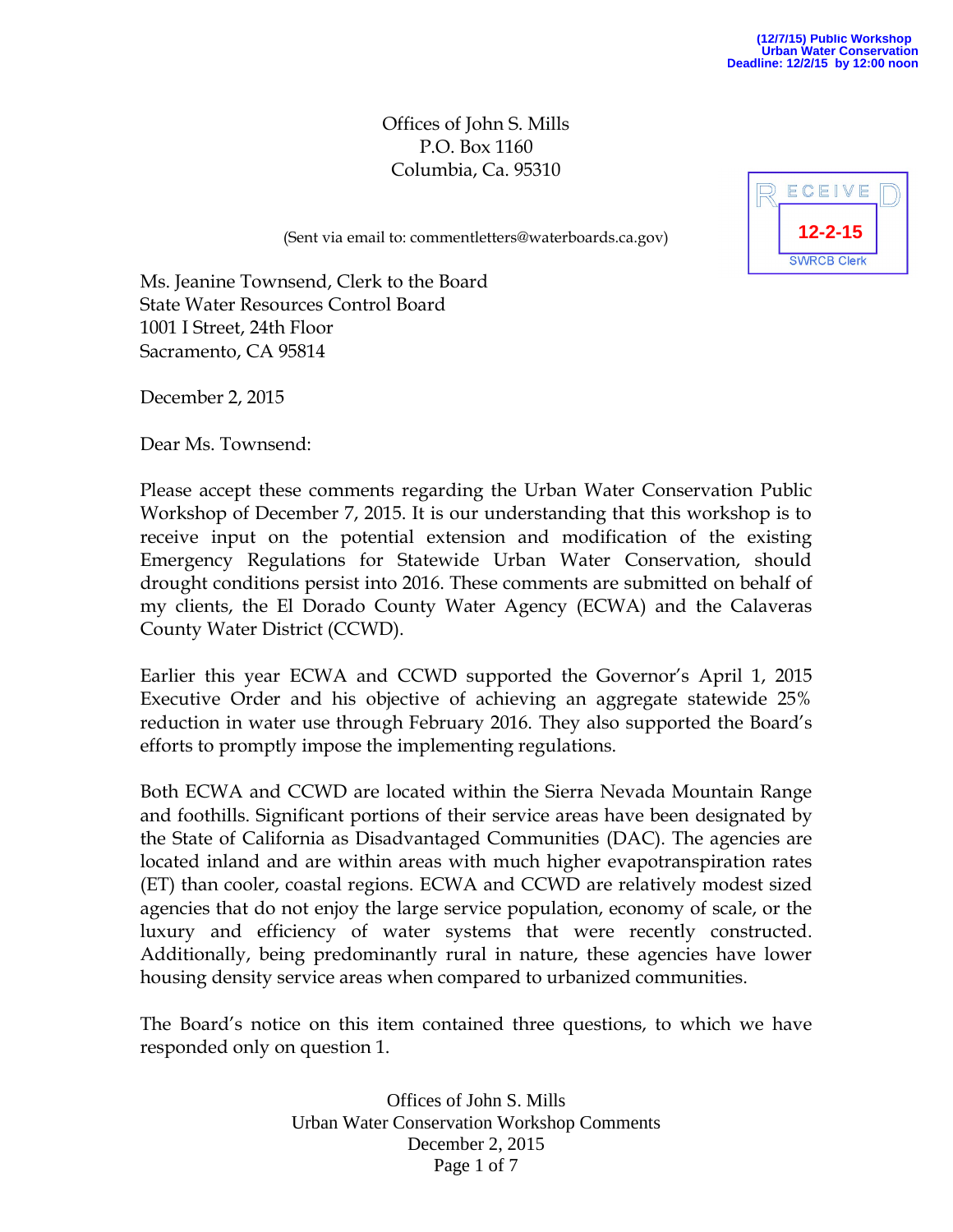**Question 1. What elements of the existing Emergency Regulation, if any, should be modified in an extended Emergency Regulation?**

### **Answers:**

**A. Regulations should be tailored to accommodate local precipitation, runoff, storage, environmental and community conditions.** (Please note, this answer also applies in part to the Board's question 3)

The Governor's most recent Executive Order B-36-15 (item #3) states in part, "*If drought conditions persist through January 2016, the Water Board shall extend until October 31, 2016, restrictions to achieve a statewide reduction in potable water usage."*

California's water infrastructure (natural and man-made) is not a completely interconnected, monolithic, water system. Water systems are in some instances very large insofar as their service area and even interregional. Their supplies are drawn from dozens of watersheds, tributaries, and even the ocean. Two examples of such large systems are the State Water Project and the Central Valley Project. Some water suppliers obtain their water, or at least a significant portion of it, from beyond the boundaries of California. Drought will mean different things to different water agencies insofar as available supplies, the diversity of their supply sources, the location of those sources, the amount of precipitation in those source areas, as well as on-hand storage in surface and groundwater facilities. Therefore, a drought in one major watershed may not translate into a drought within that same watershed for a small system served by a third order tributary stream.

Many of California's water systems are supplied by small second, third and even fourth order tributaries, in topographically isolated watersheds. For those water systems precipitation conditions in one part of the state, or even in the same hydrologic region do not diminish or create water supplies. Moreover, on a grander scale, drought conditions in some parts of the state do not, create or influence, water availability conditions in other parts of the State. While statewide predictions and supply estimates can be important to describe the relative scale of a drought, they do not necessarily correlate into meaningful implications, or data for local water supplies.

Therefore, it is imperative that the Board's actions regarding Emergency Regulations for this year recognize and accommodate the specificity of local factors. These accommodations must examine more detailed information than just that provided by examining the main rivers and watersheds. The level of detail should incorporate at least second order tributaries and if possible, third or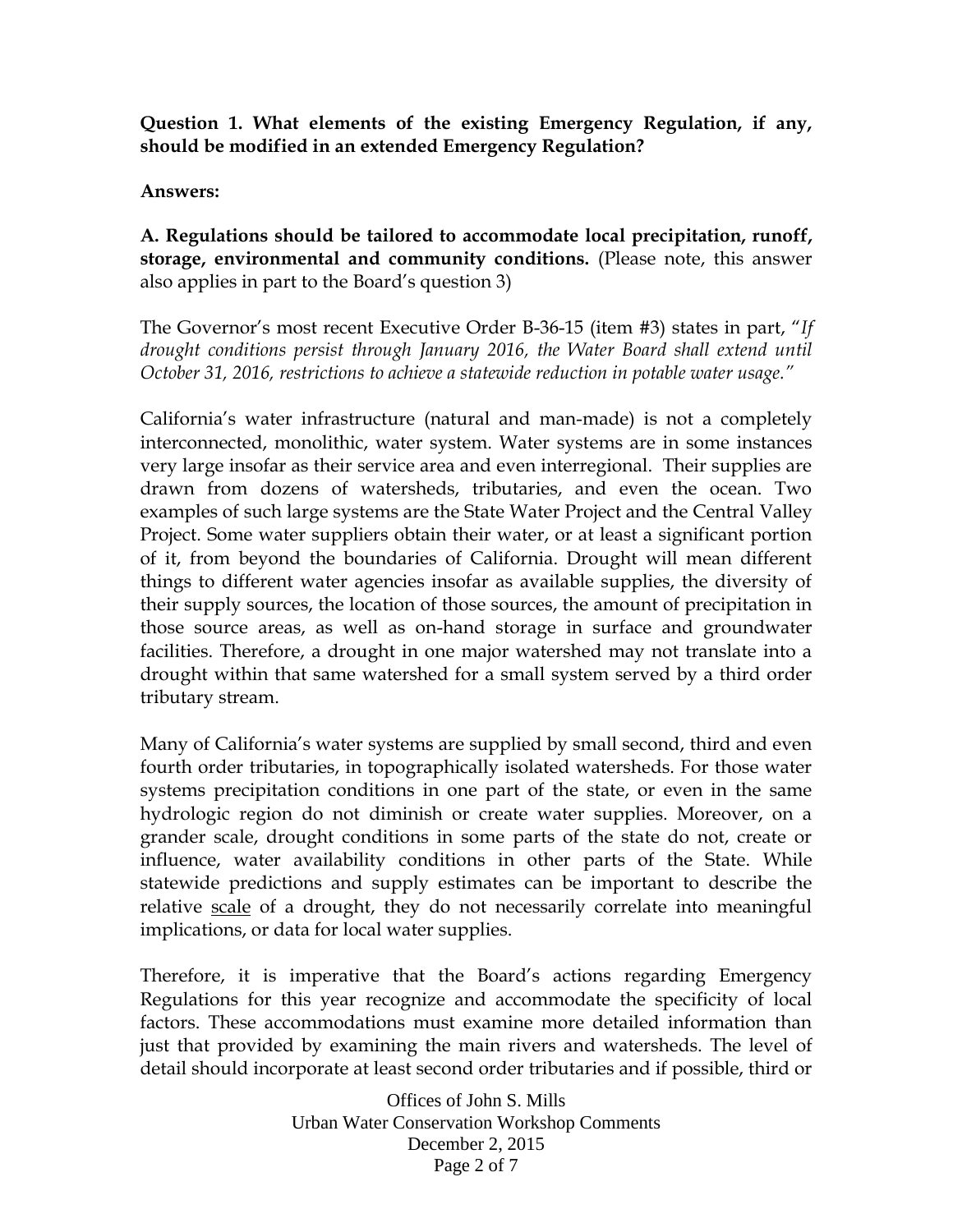fourth order tributaries that supply specific local water systems. The regulations should incorporate adjustments to reflect actual water supply conditions due to differences in precipitation, runoff and storage that are the source(s) of local water systems, streams and rivers. It must be noted that some streams, sustain a local fisheries resource that is not anadromous but is nonetheless locally important. Aquatic resources also need to be accommodated in the regulations as they may pertain to flow requirements mandated by Federal Energy Regulatory Commission (FERC) licenses and waivers to those flows as provided in license articles.

### **B. R-GPCD should reflect a broader spectrum of beneficial uses of water than basic health and human safety and minimalist outdoor water use. Any regulations should provide for the outdoor irrigation of gardens on residential parcels and accommodate the individual's ability to raise crops within the same relative levels of efficiency as commercial agricultural users.**

Water use in many rural communities is not confined to indoor use and outdoor decorative landscaping. Residential customers often use potable water to grow crops and such use has been occurring, with tangible benefits for at least 80 years. During the Gold Rush era of the 1850's one of the first acts by many families (and some miners) was to put in a vegetable garden, plant fruit and nut trees and grapevines and raise domesticated livestock and poultry. These actions provided basic "health and human safety" to those people by growing the food they needed to survive. The source of water for those activities was usually the use of raw water taken from the ditches, flumes and nearby streams that supplied the mines and mining camps. Eventually, these farms and gardens became larger and some supplied nearby stores and eating establishments.

These practices evolved over time, but the number and size of gardens, fruit, nut trees, vines and incidental domesticated livestock and poultry continue today in many rural northern California communities. What has changed is that the raw water systems have been replaced by treated water systems as methods to supply each family dwelling with water. The beneficial use of the water for growing food however, is the same.

These same types of gardens were called Victory Gardens<sup>1</sup> during World War II and grown to offset government rationing and shortages of certain foods. Today's rural gardens are increasingly dedicated to grow organic produce used

 $\overline{a}$ 

 $1$  The US Department of Agriculture estimates that more than 20 million victory gardens were planted. Fruit and vegetables harvested in these home and community plots was estimated to be 9-10 million tons, an amount equal to all commercial production of fresh vegetables. So, the program made a difference.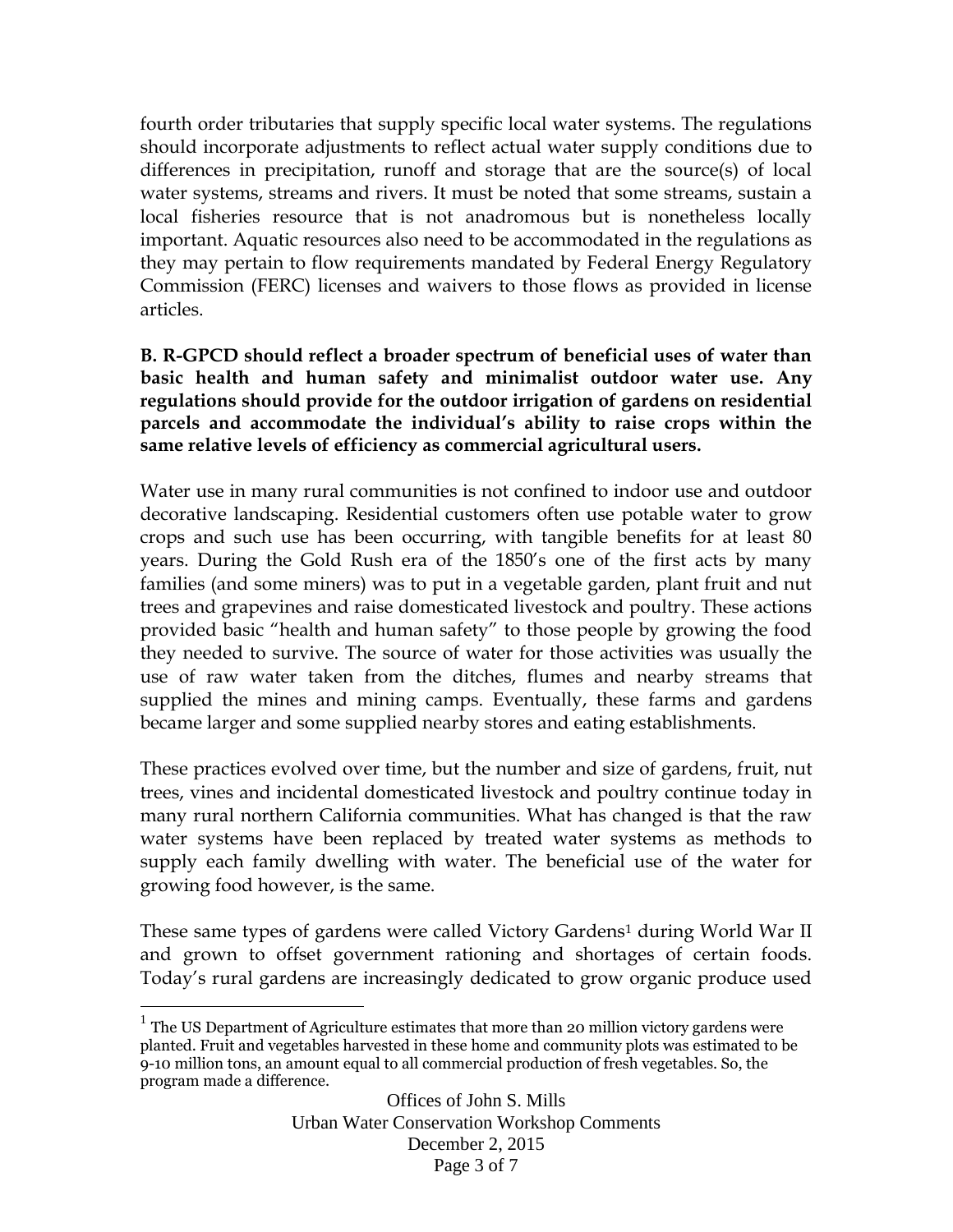by the family as a fresh and healthier food source. Some larger gardens, replicate the old large family gardens of the Gold Rush era and supply local restaurants and stores with fresh, locally grown organic produce.

Any regulations should allow for the outdoor irrigation of gardens on residential parcels and accommodate the individual's ability to raise crops within the same relative levels of efficiency as commercial agricultural users. The definition of commercial agriculture by California should not be a factor influencing the ability to use potable water when raising food for one's family.

### **C. Amend Article 22.5 Drought Emergency Water Conservation as follows.**

### **Section 864 fails to recognize critical differences in outdoor landscape types and function.**

Outdoor landscaping may be composed of any variety of plants; native, nonnative, drought tolerant, excessive water users, etc. In rural northern California watersheds, communities served by public water systems exist side-by-side with fauna (in the broadest definition) of various species of insects, amphibians, reptiles and mammals. In these same areas the landscapes of 100+ years ago contained a lower density of native vegetative cover. Those landscapes, therefore, resulted in the loss of less water to ET than the overgrown wildland landscapes of today. The overgrowth not only provides a dense and heavy fuel for wildfires, but it also takes water out of the small, naturally occurring seeps, bogs, springs and perennial streams that used to exist under a less dense vegetative cover. Those small water sources were not only valuable for fauna to use for intake of water, but also provided key places for native vegetation (food) to grow. In short the overgrowth has dried up the wildland landscape.

Absent those naturally occurring small water source areas, the surrogate supply of dry-year water and food for fauna was ironically, irrigated gardens, fruit trees herb gardens and native bunch grasses and clover planted on residential parcels. The functionality and value of irrigated landscapes of native species or even nonnative species sought out by fauna is very high during dry-year events. These outdoor landscapes, particularly those with native plantings are extremely valuable to the fauna, are drought resistant and are sought out by various species of wildlife as a sole source of nutrients and moisture.

Regulatory measures targeting outdoor landscapes that make no distinction between non-native, non-drought resistant and non valuable plantings for fauna and those that are native, drought resistant and valuable for fauna, not only do

> Offices of John S. Mills Urban Water Conservation Workshop Comments December 2, 2015 Page 4 of 7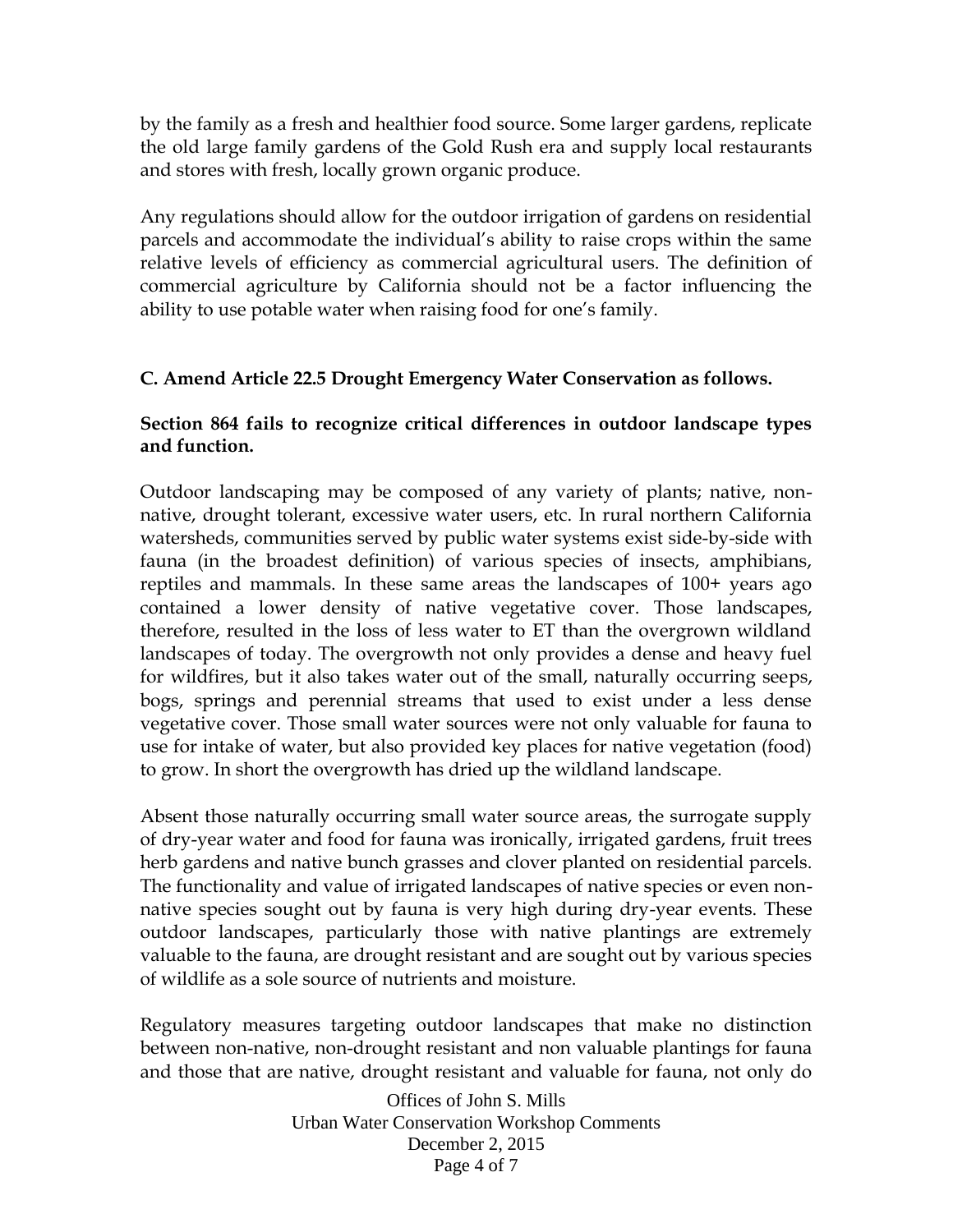little good, they are quite harmful to the native fauna. This past 4-year drought provided ample evidence to those living in these rural areas of just how important keeping habitat for fauna alive was. Unfortunately, there was no commensurate public affairs campaign to educate the general public of the significance of those small, important areas.

The Board should provide for the accommodation of efficient water use conservation measures for outdoor landscaping that captures the value of said irrigated landscapes for the native fauna of California's watersheds. During multi-year droughts, it is important to remember that while people are given an indoor and outdoor water budget; the fauna only have one, and in many cases for them to survive, so must those native outdoor landscapes.

Local water agencies and the Board should work with the California Dept. of Fish and Wildlife to provide outdoor landscape standards for plantings that are important for the needs of native fauna. Those standards should be promulgated and incorporated into any drought emergency regulations as quickly as possible. Those same standards should ultimately, be incorporated into the Department of Water Resources model outdoor landscape ordinance.

# **D. Section 865 (a)(4)(b)(2) should be amended as follows.**

"Prepare and submit to the State Water Resources Control Board by the  $15<sup>th</sup>$  of each month a monitoring report on forms provided by the Board. The monitoring report shall include the amount of potable water the urban water supplier produced less that amount produced which was calculated by the Urban Water Supplier to be used for the production of vegetable gardens, vines, fruit and nut crops on residential parcels, including water provided by a wholesaler in the preceding calendar month and shall be compare that amount to the amount produced in the same calendar month in 2013, less that amount produced which was estimated by the Urban Water Supplier to be used for the production of vegetable gardens, vines, fruit and nut crops on residential parcels."

# **Section 865 (c)(2) should be added as follows.**

Each urban water supplier whose source of supply does not include groundwater, except has provided herein, or water imported from outside the hydrologic region in which the water supplier is located, and has storage or other supplies as defined in this section, may submit to the Executive Director for approval a request that in lieu of the reduction that would otherwise be required

> Offices of John S. Mills Urban Water Conservation Workshop Comments December 2, 2015 Page 5 of 7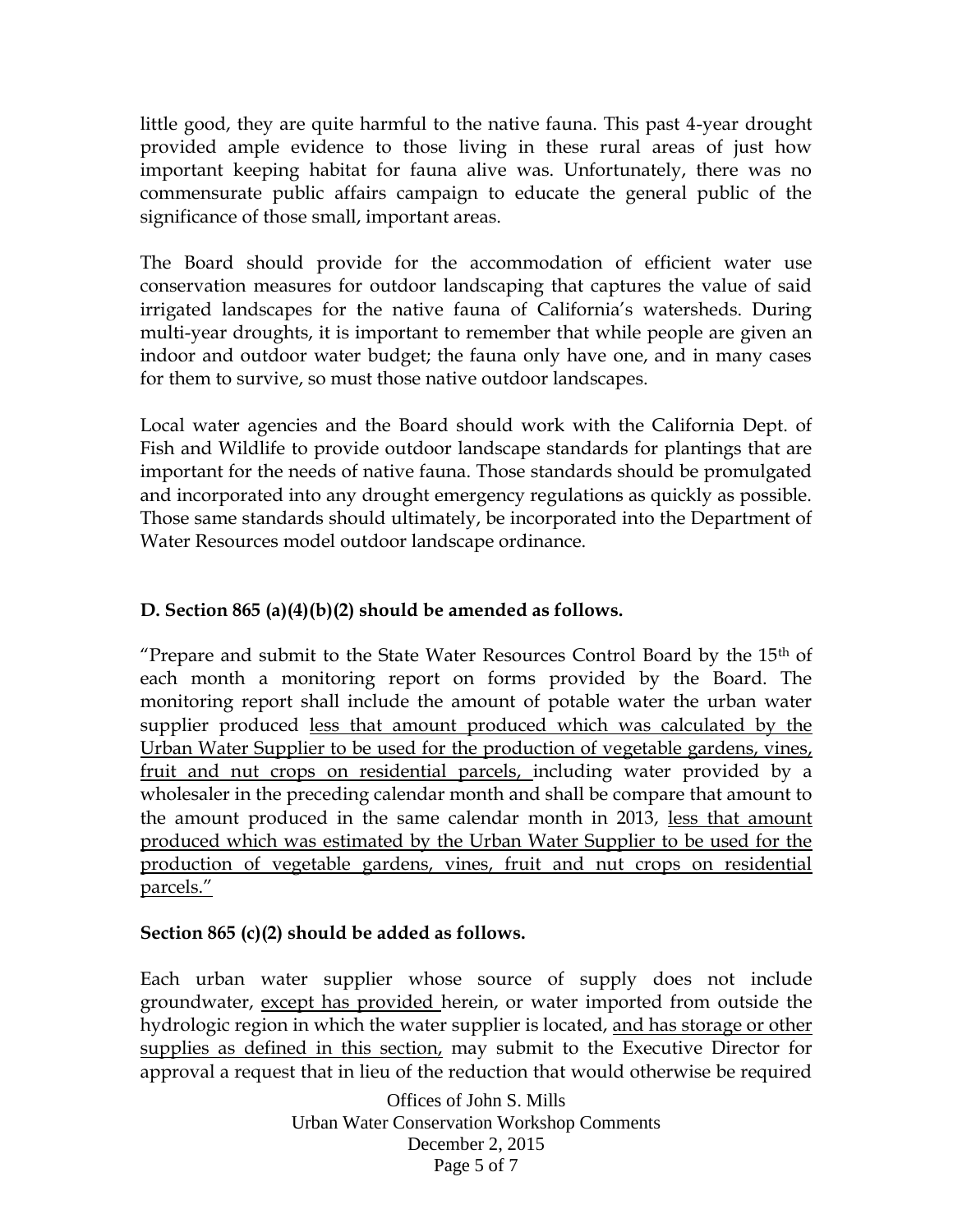under paragraphs (3) through (10), the urban water supplier shall reduce its total water production for each month less any adjustments as provide in section 865  $(a)(4)(b)(2)$  by the amounts set out in this section as compared to the same amount used in 2013.

"The presence of a surface storage supply secured by water rights held by the subject water supplier, or a groundwater supply in an adjudicated groundwater basin, or a groundwater basin not classified as being in a state of critical overdraft, or a combination of both surface and groundwater storage, or incorporating ocean desalination supplies, shall modify any water use reduction requirements under paragraphs (3) through (10) as follows:

1). An existing supply (based on 2013 consumption figures) of 48 months or more will require 0% reduction in water use.

2. An on hand supply 30-47 months (based on 2013 consumption figures) will require a 2% reduction in water use.

3. An on hand supply 18-29 months (based on 2013 consumption figures) will require an 4% reduction in water use.

4. An on hand supply 12-17 months (based on 2013 consumption figures) will require a 6% reduction in water use.

The agency requesting such relief shall provide the necessary data to support the reduction provisions as provided for in this section. Failure to produce the data within 45 days of notice by the Board shall nullify the agency's ability to utilize the relief provided within this section."

# **System Wide Efficiencies**

We urge the SWRCB to allow for the consideration of total water system efficiencies and not simply end user R-GPCD metrics. For example, efficiencies in raw water distribution systems, particularly in older, small, rural systems, can be a very important way to reduce total water savings. Total water saving is after all, the objective of the efficient use of water. Therefore, the Board should provide for inclusion of distribution system efficiencies, as defined by the local water agency consistent with SBX 7-7 as one more way to improve the efficient use of water. This could best be accommodated by revising the references in the regulations from (treated) water production, to allowing for water system efficiencies as provided in SBX 7-7.

Thank you for the opportunity to provide comments. We look forward to working with you to develop improved Emergency Regulations for 2016, should they prove necessary.

> Offices of John S. Mills Urban Water Conservation Workshop Comments December 2, 2015 Page 6 of 7